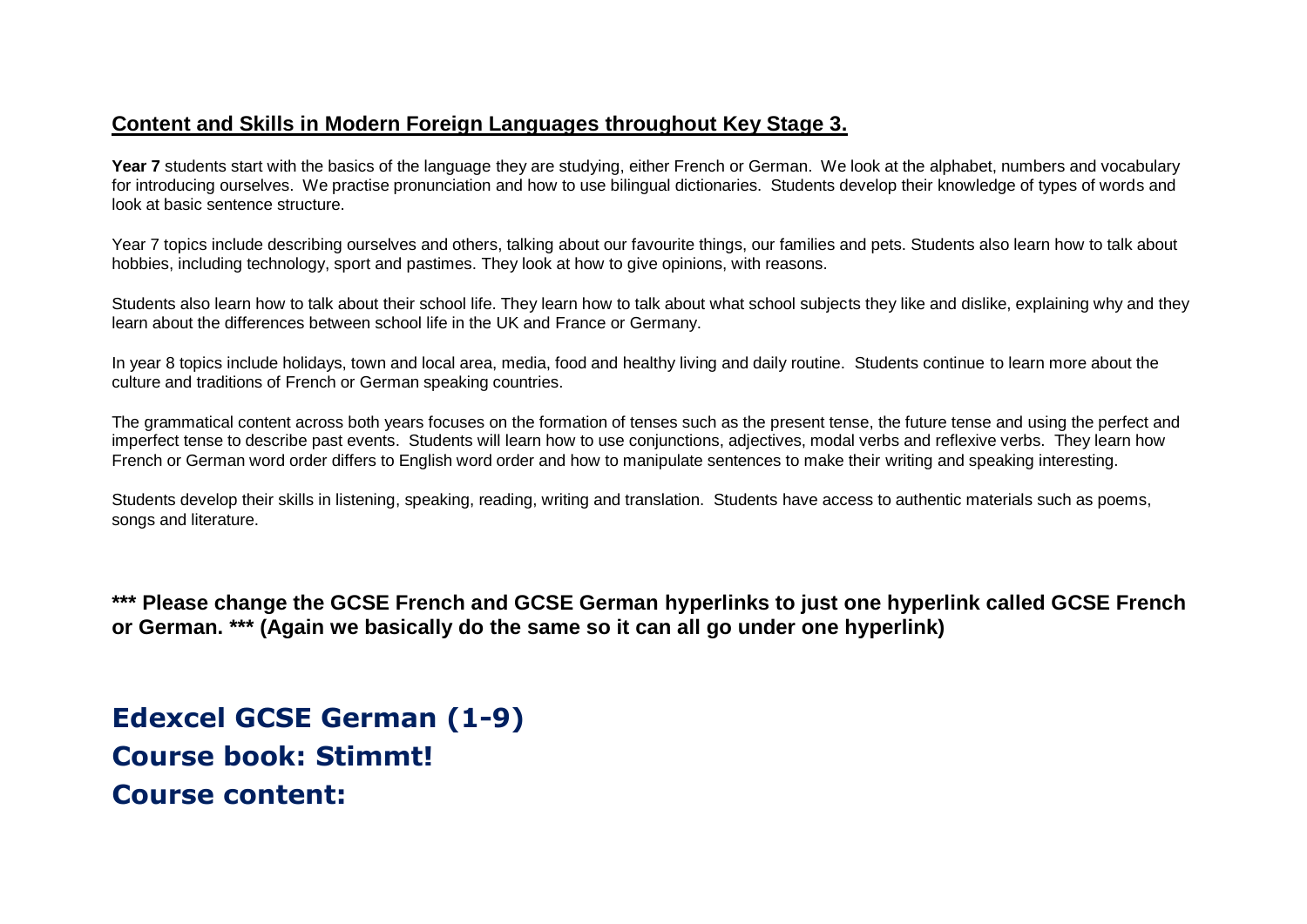#### **Year 9**

| <b>Term 1</b> Chapter $1$ - Auf in die Schule! (School)                       |
|-------------------------------------------------------------------------------|
| <b>Term 2</b> Chapter 2 – Zeit für Freizeit (Free time, identity and culture) |
| <b>Term 3</b> Chapter 3 – Menschliche Beziehungen (Personal relationships)    |

### **Year 10**

| <b>Term 1</b> Chapter 4 – Willkommen bei mir! (Transactional language around the topic of an exchange/trip) |  |  |
|-------------------------------------------------------------------------------------------------------------|--|--|
| <b>Term 2</b> Chapter 5 – Ich $\heartsuit$ Wien (Local area, holiday and travel)                            |  |  |
| <b>Term 3</b> Chapter 6 - Im Urlaub und zu Hause (Local area, holiday and travel)                           |  |  |

## **Year 11**

|                                                                         | <b>Term 1</b> Chapter 7 – Rund um die Arbeit (Future aspirations, study and work)          |  |  |
|-------------------------------------------------------------------------|--------------------------------------------------------------------------------------------|--|--|
|                                                                         | <b>Term 2</b> Chapter 8 – <i>Eine wunderbare Welt</i> (International and global dimension) |  |  |
| <b>Term 3</b> Skills work, exam-style practice, revision and assessment |                                                                                            |  |  |

# **Edexcel GCSE French (1-9) Course book: Studio!**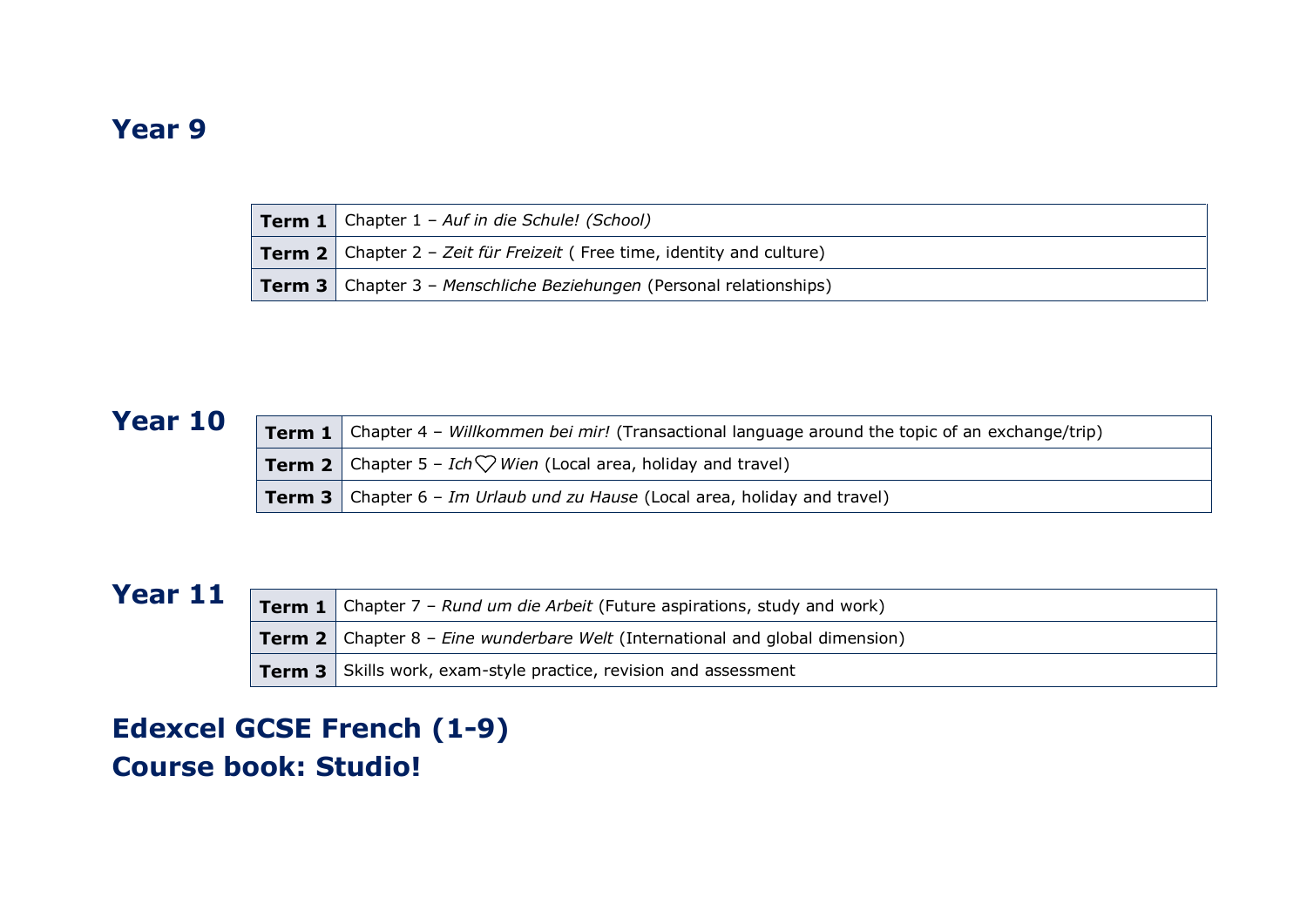#### **Course content:**

#### **Year 9**

| Module $1 - Qui suis-je?$ (Personal identity and culture)<br>Term 1      |                                                                      |  |
|--------------------------------------------------------------------------|----------------------------------------------------------------------|--|
| Module $2$ – Le temps de loisirs (Free time and entertainment)<br>Term 2 |                                                                      |  |
| Term <sub>3</sub>                                                        | Module 3 - Jour ordinaires, jours de fête (Festivals and traditions) |  |

### **Year 10**

| Module 4 – De la ville à la campagne (Local area)<br>Term 1 |                                                 |
|-------------------------------------------------------------|-------------------------------------------------|
| Term 2                                                      | Module 5 - Le grand large (Holidays and travel) |
| Term 3                                                      | Module 6 - Au collège (School)                  |

# **Year 11**

| Module 7 – Bon travail! (Future aspirations, study and work)<br>Term 1          |  |
|---------------------------------------------------------------------------------|--|
| Module $8$ – Un œil sur le monde (International and global dimension)<br>Term 2 |  |
| Skills work, exam-style practice, revision and assessment<br>Term 4             |  |

### **Assessment in Modern Foreign Languages:**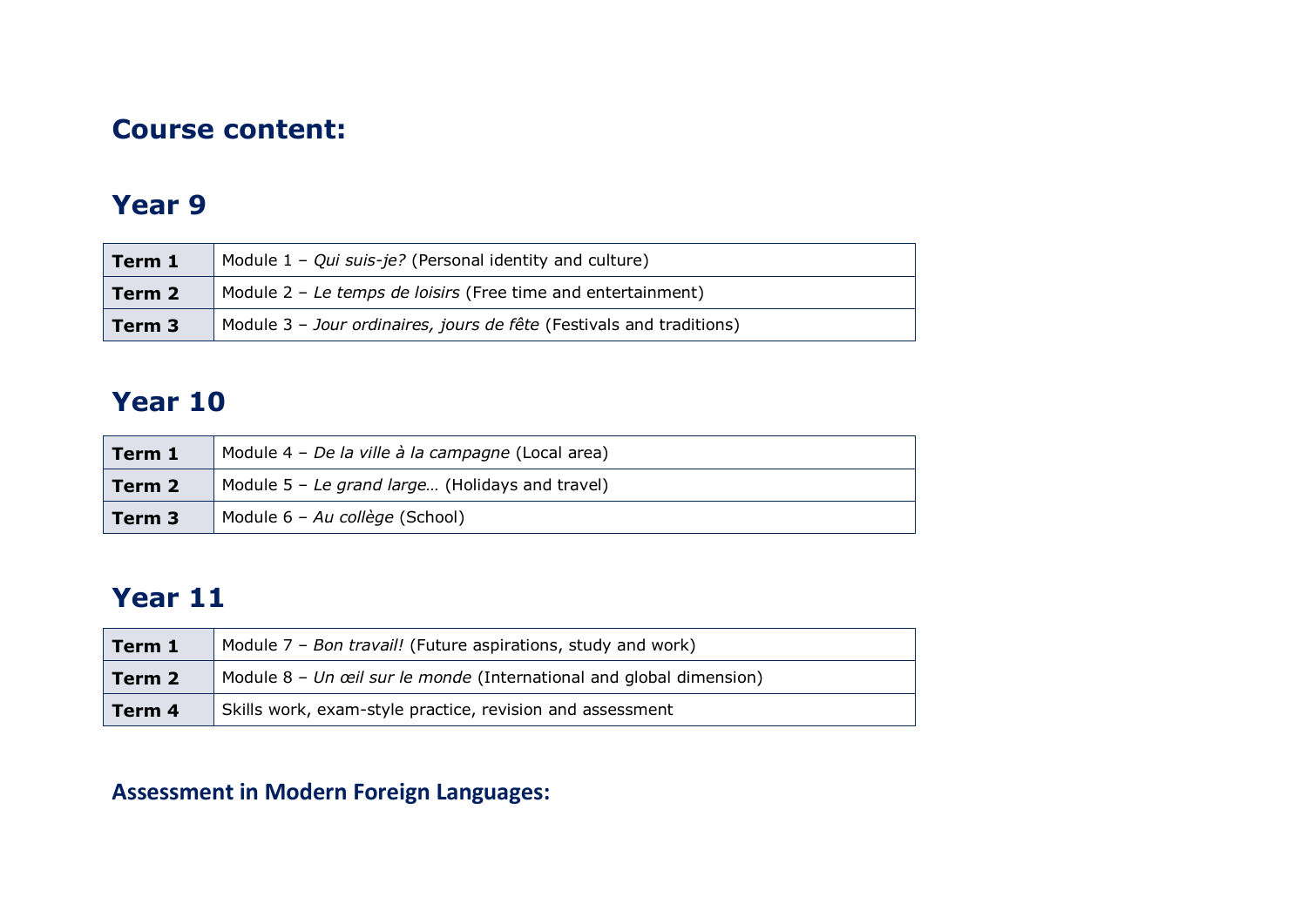**Assessment is the same in French and German. Please see below for an example for French. Further information can be found on the Pearson Edexcel website.**

**<https://qualifications.pearson.com/en/qualifications/edexcel-gcses/german-2016.html>**

**<https://qualifications.pearson.com/en/qualifications/edexcel-gcses/french-2016.html>**

#### How will I be assessed?

You will take four exams worth 25% each. You can take foundation or higher level. and you will be given a grade between 1 and 9, with 9 being the highest.

| <b>Listening and</b><br>understanding in<br>French<br>50 marks                                                                                                                                                                                  | <b>Reading and</b><br>understanding in<br>French<br>50 marks                                                                                                                                                                                                                                                                                                                                                      | <b>Writing in French</b><br>60 marks                                                                                                                                                                                                                                                                                                                            | <b>Speaking in</b><br>French<br>70 marks                                                                                                                                              |
|-------------------------------------------------------------------------------------------------------------------------------------------------------------------------------------------------------------------------------------------------|-------------------------------------------------------------------------------------------------------------------------------------------------------------------------------------------------------------------------------------------------------------------------------------------------------------------------------------------------------------------------------------------------------------------|-----------------------------------------------------------------------------------------------------------------------------------------------------------------------------------------------------------------------------------------------------------------------------------------------------------------------------------------------------------------|---------------------------------------------------------------------------------------------------------------------------------------------------------------------------------------|
| This requires you to<br>listen to recordings<br>in French and<br>answer questions on<br>what you hear.<br>Some of these<br>questions will be<br>multiple-choice and<br>some will need you<br>to write short<br>answers in English<br>and French | The reading section<br>will give you texts to<br>read and questions<br>to answer. Some of<br>these questions will<br>be multiple-choice<br>and some will need<br>you to write short<br>answers in English<br>and French. Texts<br>will be from French<br>sources such as<br>emails, magazines<br>and books. You will<br>also need to<br>translate sentences<br>or a short passage<br>from French into<br>English. | In the foundation<br>paper you will write<br>about a photo, write<br>a short passage and<br>write a longer<br>passage on one of a<br>choice of two topics.<br>In the higher paper<br>you will write longer<br>passages about two<br>topics from a choice<br>of four. At both<br>levels there is also a<br>translation exercise,<br>from English into<br>French. | In this part of the<br>exam you will do a<br>short role play with<br>the examiner and<br>talk about a photo.<br>You will also talk<br>about two of the<br>topics you have<br>studied. |